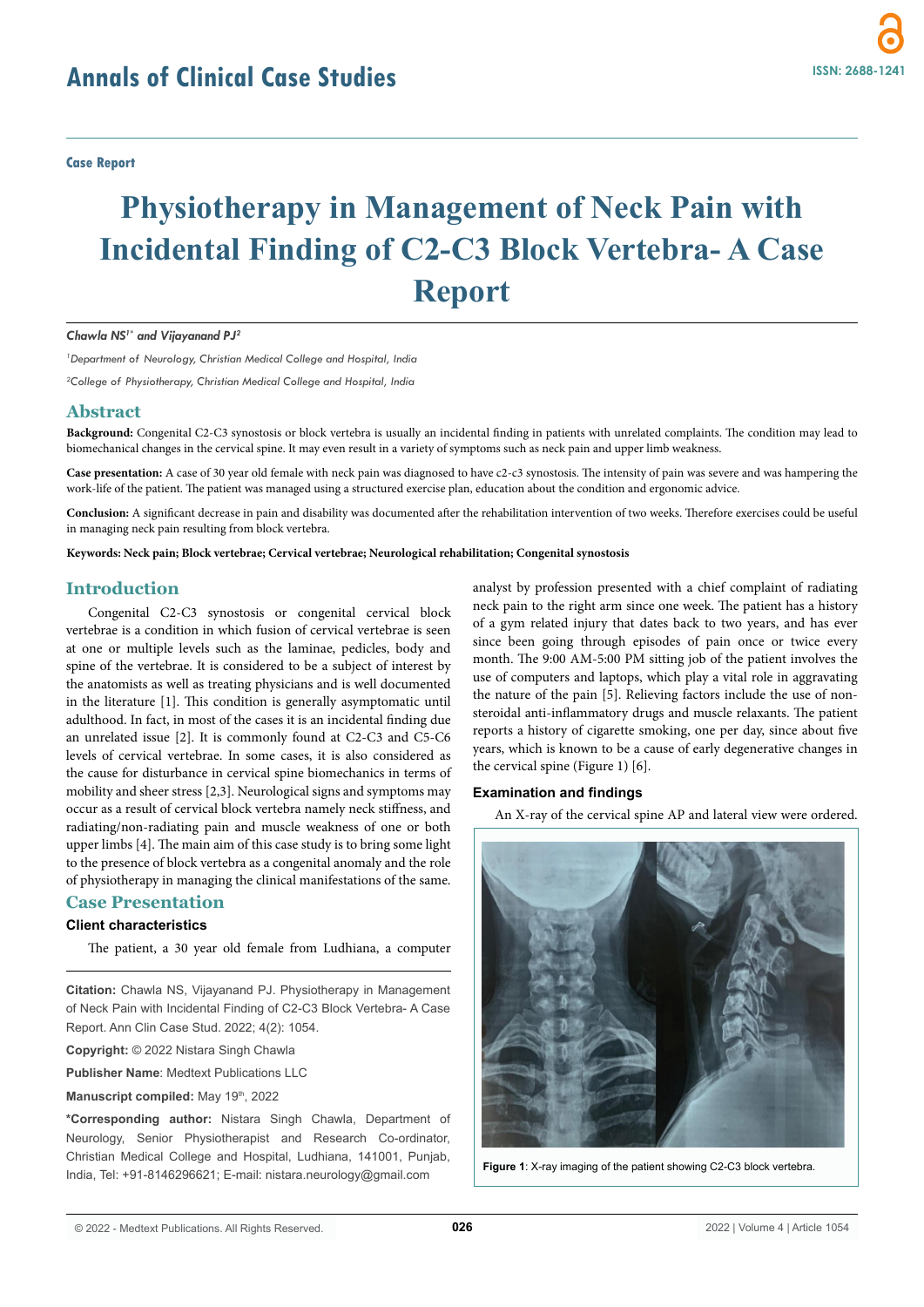They were suggestive of C2-C3 fusion and osteoarthritic changes in the cervical spine in the form of osteocytes at C4, C5, and C6. This lead to a diagnosis of a congenital C2 and C3 block vertebrae which was confirmed by an orthopaedic doctor. The patient was then referred for physical therapy. The pain, as assessed using Numeric Pain Rating Scale (NPRS) gradually progresses to a score of 8 each time, indicating severe pain. Upon examination, the cervical spine range of motion was seen to be painful and restricted, palpable gross tenderness was found over the upper and middle trapezius muscle and the cervical flexors. Tenderness was specifically found on the C2 and C3 spinal processes. Cervical musculature weakness was assumed due to chronic pain. Upper Limb Tension Test (ULTT) was positive for radial nerve. All sensations at the right upper limb and reflexes were normal. The case is described in terms of World Health Organisation's International Classification of Functioning, Disability and Health in Figure 2.



## **Outcome measures**

NPRS and Neck Disability Index were used as outcome measures for the purpose of this case study.

## **Intervention**

The patient was actively involved in the process of goal setting for planning a suitable physiotherapy protocol. The goals are as listed:

## **Short term goals:**

- To relieve neck pain in 3-7 days.
- To improve cervical ROM

# **Long term goals:**

- To strengthen the deep cervical flexor muscles
- To strengthen the other cervical musculature
- To provide ergonomic advise

The physiotherapy protocol is listed in Table 1 [5-10].

# **Clinical significance**

A significant improvement was seen with an improvement in NPRS from 8 (severe) to 3 (mild) in the span of 15 days. An improvement in the neck disability index score was seen from 19 (moderate disability) to 14 (mild disability). The patient was counselled to protect herself against further injury.

#### **Table 1:** Physiotherapy Intervention Plan.

| <b>Physiotherapy Protocol</b>                                       |
|---------------------------------------------------------------------|
| Reassurance, advice, education.                                     |
| Heating using Infrared lamp for 15 mins for pain relief             |
| Upper-thoracic vertebral AP glide increasing ROM and pain relief    |
| Cranio cervical flexion exercises for strengthening and pain relief |
| PNF Stretching exercises for trapezius, pectoralis major and        |
| minor, and sternocleidomastoid for pain relief and relaxation.      |
| Posture correction and education.                                   |
| Positional Release Technique for trigger point release in the       |
| trapezius for pain relief                                           |
| Therapeutic massage techniques for pain relief                      |
| PNF patterns for scapula and neck (both flexion and extension) -    |
| hold relax for increasing ROM and pain relief                       |

# **Discussion**

The purpose of this case study was to provide a framework for approaching a patient with neck pain resulting from block vertebra. The study demonstrates a significant improvement in neck pain and disability resulting from neck pain as measured on NPRS and Neck Disability Index in two weeks. The amount of change in both the outcome measures implies the clinical significance of the rehabilitation protocol discussed. The results of our case study are supported by the existing literature and suggests that physiotherapy interventions can be successfully used for alleviating the symptoms of neck pain and disability associated with block vertebra [11,12]. The authors used interactive reasoning oriented Clinical Decision Making (CDM) model wherein the particular patient problem space was the frame of reference for CDM [13,14]. The patient was well-informed about the clinical condition and was actively made a part of the decision making and goal-setting process.

The improvement in the patient symptoms can be attributed to strengthening of the cervical musculature [15]. According to a Randomised Controlled Trial (RCT) by Lau et al. [7], mobilization of thoracic vertebra is associated with a long-term improvement in neck pain. Similar results were seen in this case study translating as a decrease in NPRS score. For releasing the trigger points, PRT was used. Pathan et al. [8], PRT is effective in trigger point release in trapezius and helps in reducing pain and improving cervical ROM. Similar findings were reported in our case study. According to Lee et al. [9], exercises that involve PNF have a positive effect in reducing the pain associated with trapezius muscle. The results of our case study seconded their findings.

According to an RCT by Chung and Jeong [10] isometric exercises and cervical flexion exercises are related to an improvement in cervical pain and neck disability index. These findings were supported by our case study. Ergonomic correction also plays a part in sustaining the results by reducing the undue loading and stress on the cervical spine. Thus the ergonomic advice helps in alleviating the symptoms and increasing the productivity at work. However, since this case report is one of the only few documented for physiotherapy treatment in block vertebra, more researches in the area are warranted to support the generalizability of the results.

# **Conclusion**

Patient reported pain and disability was reduced significantly since the first visit of the patient. The patient was able to get back to their usual level of activities and work after the rehabilitation program. Therefore, as demonstrated in this case report, patient education, structured strengthening program and ergonomic advice can be said

© 2022 - Medtext Publications. All Rights Reserved. **027**